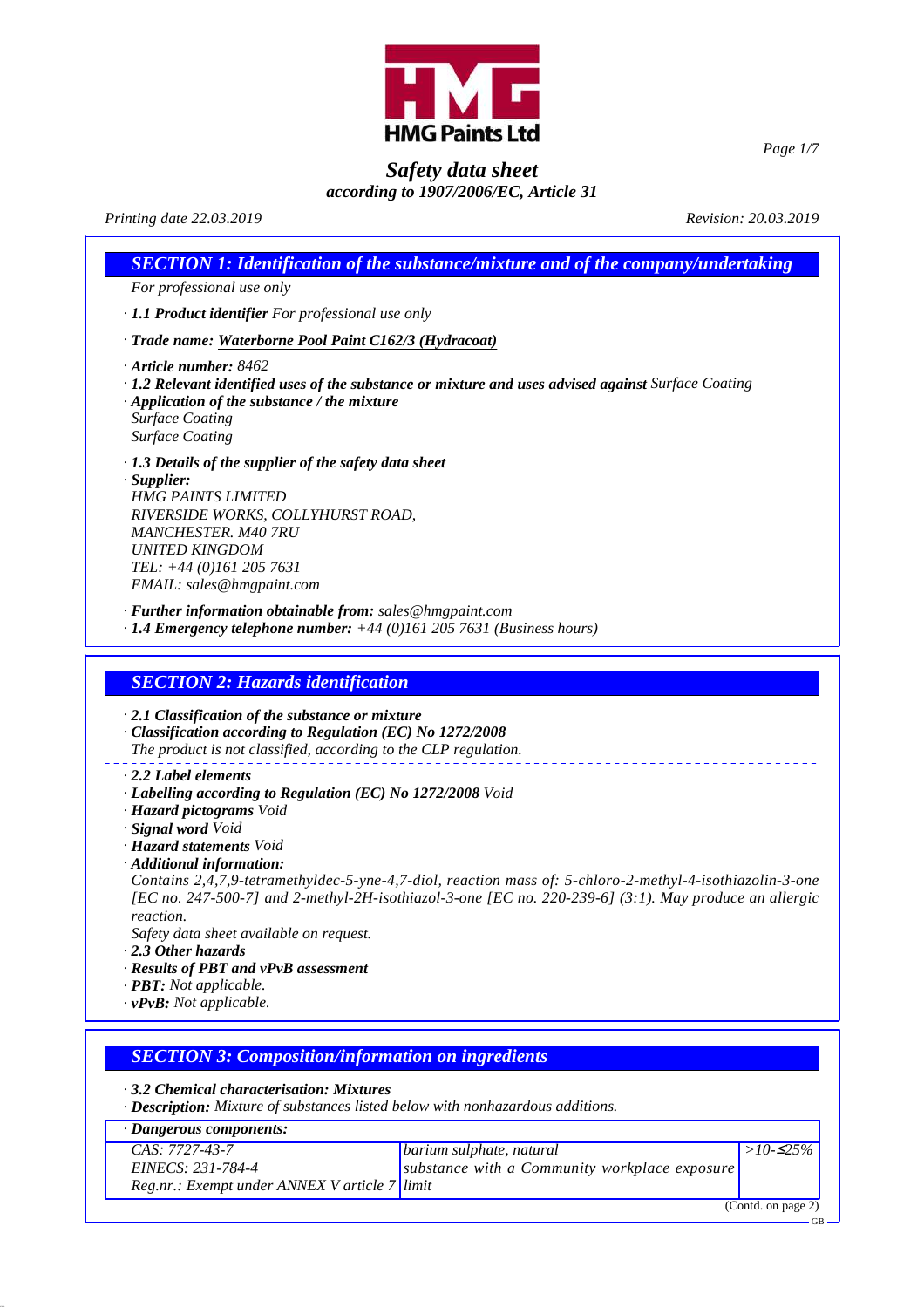*Printing date 22.03.2019 Revision: 20.03.2019*

#### *Trade name: Waterborne Pool Paint C162/3 (Hydracoat)*

|                                |                                                                | (Contd. of page $1$ ) |
|--------------------------------|----------------------------------------------------------------|-----------------------|
| CAS: 111-76-2                  | $ 2$ -butoxyethanol                                            | $>1 - 2.5\%$          |
| EINECS: 203-905-0              | $\Diamond$ Acute Tox. 4, H302; Acute Tox. 4, H312; Acute       |                       |
| Reg.nr.: 01-2119475108-36-xxxx | $\hat{Tox}$ . 4, H332; Skin Irrit. 2, H315; Eye Irrit. 2, H319 |                       |
| - - -                          |                                                                |                       |

*· Additional information: For the wording of the listed hazard phrases refer to section 16.*

## *SECTION 4: First aid measures*

*· 4.1 Description of first aid measures*

- *· General information: No special measures required.*
- *· After inhalation: Supply fresh air; consult doctor in case of complaints.*
- *· After skin contact:*
- *Immediately wash with water and soap and rinse thoroughly. Remove contaminated clothing.*
- *· After eye contact: Rinse opened eye for several minutes under running water.*
- *· After swallowing:*
- *Do not induce vomiting; call for medical help immediately and show safety datasheet or label.*
- *· 4.2 Most important symptoms and effects, both acute and delayed No further relevant information available.*

*· 4.3 Indication of any immediate medical attention and special treatment needed Treat symptomatically.*

## *SECTION 5: Firefighting measures*

- *· 5.1 Extinguishing media*
- *· Suitable extinguishing agents: Use fire extinguishing methods suitable to surrounding conditions.*
- *· 5.2 Special hazards arising from the substance or mixture No further relevant information available.*
- *· 5.3 Advice for firefighters*
- *· Protective equipment: Put on breathing apparatus*

### *SECTION 6: Accidental release measures*

- *· 6.1 Personal precautions, protective equipment and emergency procedures Not required.*
- *· 6.2 Environmental precautions:*
- *Dilute with plenty of water.*
- *Do not allow to enter sewers/ surface or ground water.*
- *· 6.3 Methods and material for containment and cleaning up:*
- *Absorb with liquid-binding material (sand, diatomite, acid binders, universal binders, sawdust).*
- *· 6.4 Reference to other sections No dangerous substances are released.*
	- *See Section 7 for information on safe handling.*
	- *See Section 8 for information on personal protection equipment.*
	- *See Section 13 for disposal information.*

# *SECTION 7: Handling and storage*

- *· 7.1 Precautions for safe handling No special measures required.*
- *Keep receptacles tightly sealed.*

*· Information about fire - and explosion protection: No special measures required.*

- *· 7.2 Conditions for safe storage, including any incompatibilities*
- *· Storage:*
- *· Requirements to be met by storerooms and receptacles: No special requirements.*
- *· Information about storage in one common storage facility: Not required.*
- *· Further information about storage conditions: Keep receptacle tightly sealed and in a well-ventilated place. Keep away from heat.*

(Contd. on page 3)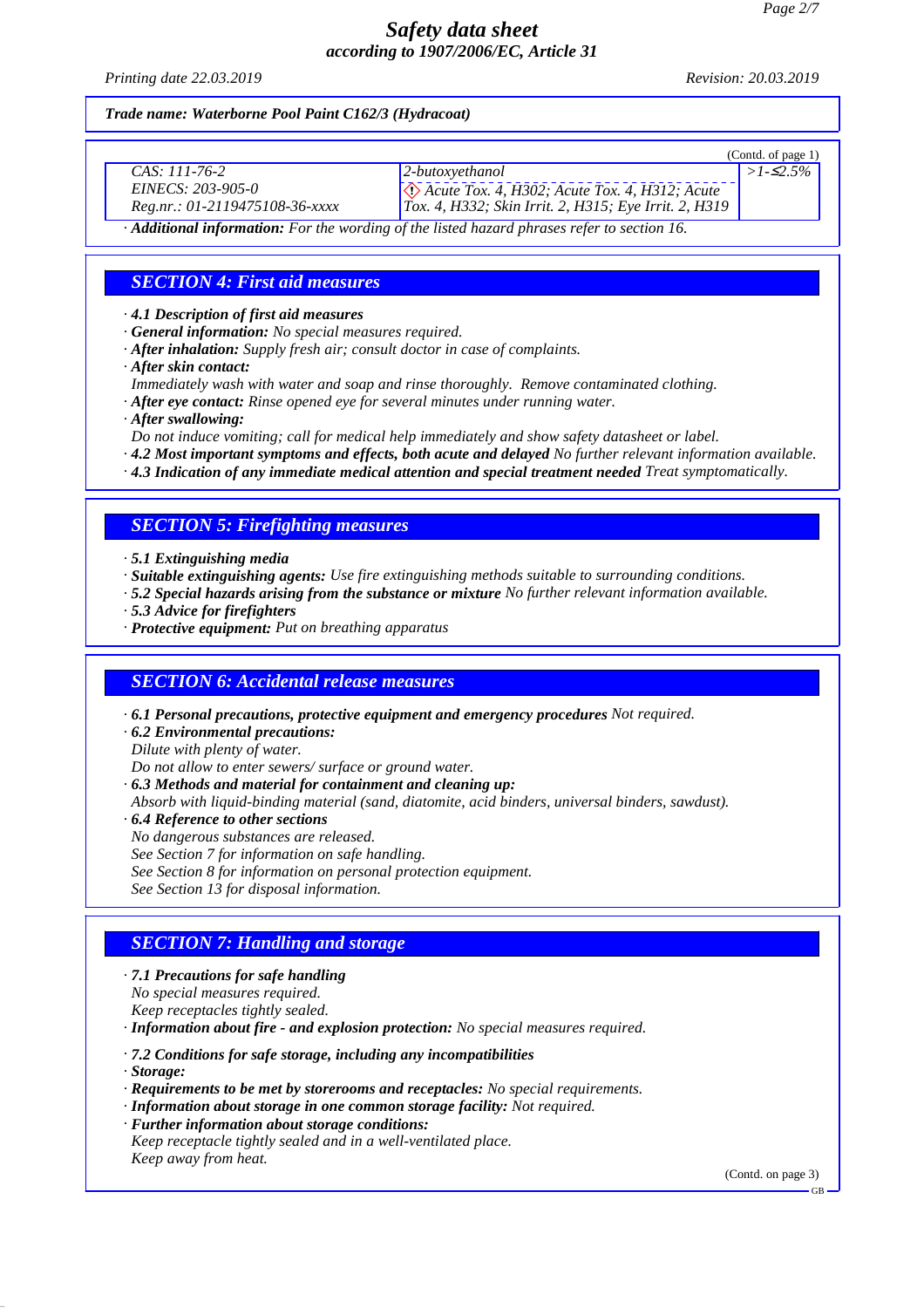*Printing date 22.03.2019 Revision: 20.03.2019*

(Contd. of page 2)

*Trade name: Waterborne Pool Paint C162/3 (Hydracoat)*

*· 7.3 Specific end use(s) No further relevant information available.*

*SECTION 8: Exposure controls/personal protection*

*· Additional information about design of technical facilities: No further data; see item 7.*

|  |  |  | $\cdot$ 8.1 Control parameters |
|--|--|--|--------------------------------|
|--|--|--|--------------------------------|

|  |  |  |  | · Ingredients with limit values that require monitoring at the workplace: |
|--|--|--|--|---------------------------------------------------------------------------|
|  |  |  |  |                                                                           |

*7727-43-7 barium sulphate, natural*

*WEL Long-term value: 10\* 4\*\* mg/m³ \*inhalable dust \*\*respirable dust*

#### *111-76-2 2-butoxyethanol*

*WEL Short-term value: 246 mg/m³, 50 ppm Long-term value: 123 mg/m³, 25 ppm Sk, BMGV*

*· DNELs*

*111-76-2 2-butoxyethanol*

|  | 98 mg/m <sup>3</sup> (ind) |  |  |  |
|--|----------------------------|--|--|--|

*· Ingredients with biological limit values:*

*111-76-2 2-butoxyethanol BMGV 240 mmol/mol creatinine Medium: urine Sampling time: post shift Parameter: butoxyacetic acid*

*· Additional information: The lists valid during the making were used as basis.*

*· 8.2 Exposure controls*

*· Personal protective equipment:*

*· General protective and hygienic measures:*

*The usual precautionary measures are to be adhered to when handling chemicals.*

*· Respiratory protection: Particulate cartridge filter type when LEV cannot be supplied*

*· Protection of hands:*

*When skin exposure may occur, advice should be sought from the glove supplier on appropriate types and usage times for this product.*

*· Material of gloves*

*The selection of the suitable gloves does not only depend on the material, but also on further marks of quality and varies from manufacturer to manufacturer. As the product is a preparation of several substances, the resistance of the glove material can not be calculated in advance and has therefore to be checked prior to the application.*

*· Penetration time of glove material*

*The exact break through time has to be found out by the manufacturer of the protective gloves and has to be observed.*

*· Eye protection: Goggles recommended during refilling*

(Contd. on page 4)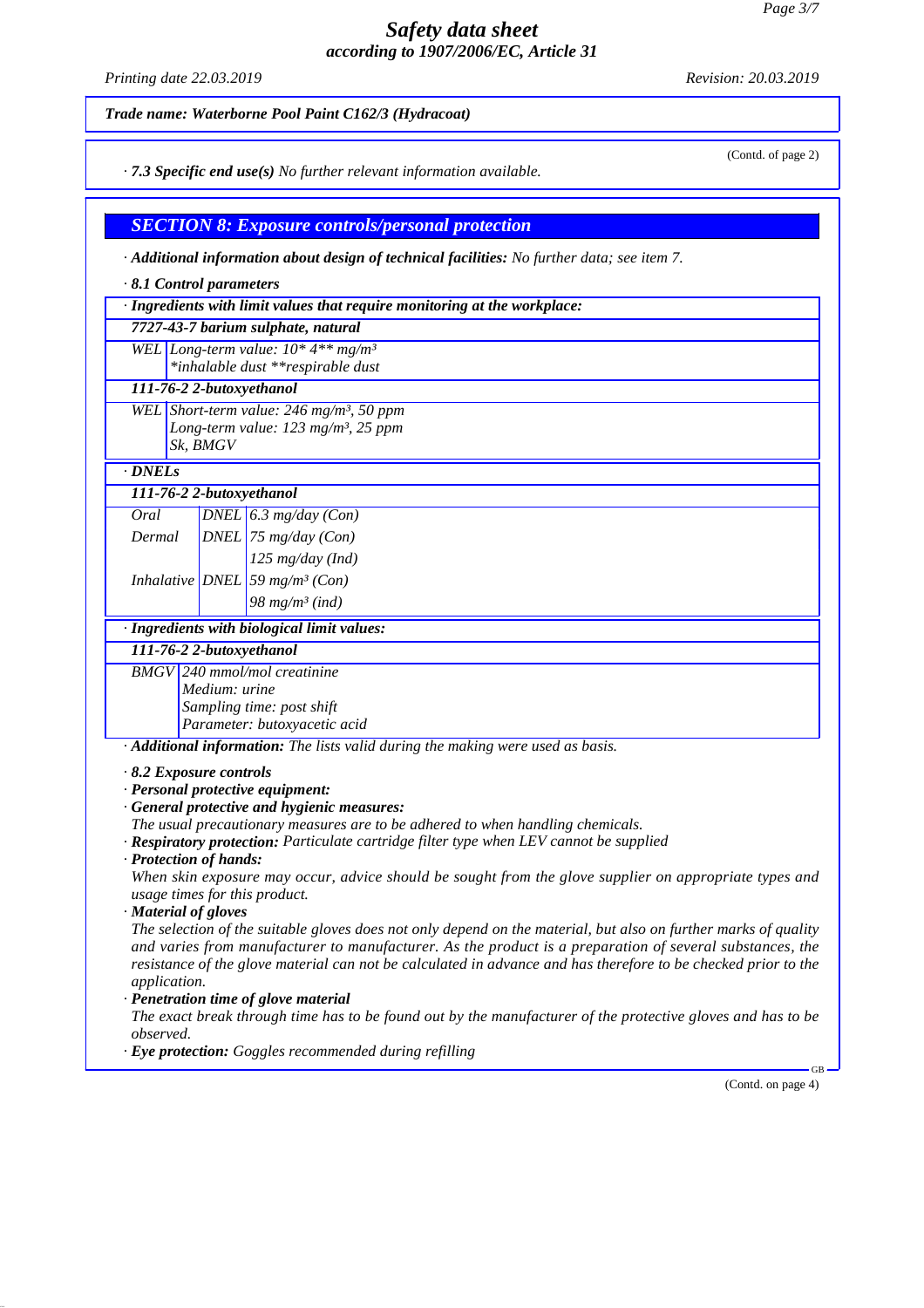*Printing date 22.03.2019 Revision: 20.03.2019*

*Trade name: Waterborne Pool Paint C162/3 (Hydracoat)*

(Contd. of page 3)

| .9.1 Information on basic physical and chemical properties             |                                               |
|------------------------------------------------------------------------|-----------------------------------------------|
| <b>General Information</b>                                             |                                               |
| $\cdot$ Appearance:                                                    |                                               |
| Form:                                                                  | Liquid                                        |
| Colour:                                                                | According to product specification            |
| <i>Cdour:</i>                                                          | Characteristic                                |
| · Odour threshold:                                                     | Not determined.                               |
| $\cdot$ pH-value at 20 $\textdegree$ C:                                | 6                                             |
| Change in condition                                                    |                                               |
| <b>Melting point/freezing point:</b>                                   | Undetermined.                                 |
| Initial boiling point and boiling range: $100\text{ }^{\circ}\text{C}$ |                                               |
| · Flash point:                                                         | Not applicable.                               |
| · Flammability (solid, gas):                                           | Not applicable.                               |
| · Decomposition temperature:                                           | Not determined.                               |
| · Auto-ignition temperature:                                           | Product is not selfigniting.                  |
| · Explosive properties:                                                | Product does not present an explosion hazard. |
| · Explosion limits:                                                    |                                               |
| Lower:                                                                 | Not determined.                               |
| <b>Upper:</b>                                                          | Not determined.                               |
| $\cdot$ Vapour pressure at 20 $\cdot$ C:                               | $23$ hPa                                      |
| $\cdot$ Density at 20 $\cdot$ C:                                       | $1.611$ g/cm <sup>3</sup>                     |
| · Relative density                                                     | Not determined.                               |
| · Vapour density                                                       | Not determined.                               |
| · Evaporation rate                                                     | Not determined.                               |
| · Solubility in / Miscibility with                                     |                                               |
| water:                                                                 | Fully miscible.                               |
| · Partition coefficient: n-octanol/water:                              | Not determined.                               |
| · Viscosity:                                                           |                                               |
| Dynamic at 20 °C:                                                      | 5.500 mPas                                    |
| Kinematic:                                                             | Not determined.                               |
| · Solvent content:                                                     |                                               |
| Organic solvents:                                                      | $2.7\%$                                       |
| Water:                                                                 | 35.3%                                         |
| <b>Solids content:</b>                                                 | 61.3%                                         |
| $\cdot$ 9.2 Other information                                          | No further relevant information available.    |

## *SECTION 10: Stability and reactivity*

*· 10.1 Reactivity No further relevant information available.*

*· 10.2 Chemical stability*

- *· Thermal decomposition / conditions to be avoided: No decomposition if used according to specifications.*
- *· 10.3 Possibility of hazardous reactions No dangerous reactions known.*
- *· 10.4 Conditions to avoid No further relevant information available.*
- *· 10.5 Incompatible materials: No further relevant information available.*

(Contd. on page 5) GB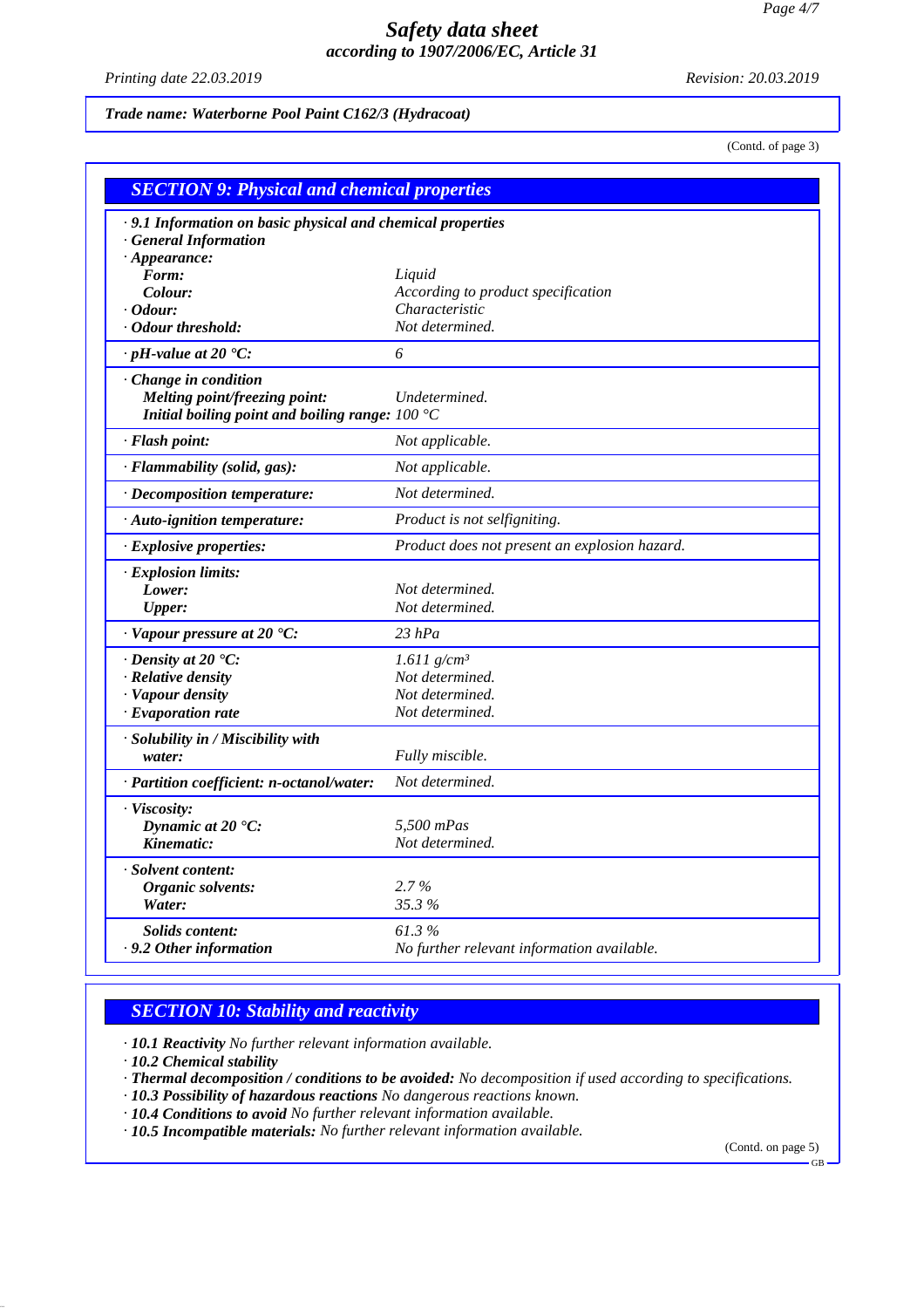*Printing date 22.03.2019 Revision: 20.03.2019*

(Contd. of page 4)

#### *Trade name: Waterborne Pool Paint C162/3 (Hydracoat)*

*· 10.6 Hazardous decomposition products:*

*No dangerous decomposition products when stored and handled correctly*

## *SECTION 11: Toxicological information*

#### *· 11.1 Information on toxicological effects*

*· Acute toxicity Based on available data, the classification criteria are not met.*

| LD50<br>Oral | >15,000 mg/kg (Rat) |
|--------------|---------------------|
|--------------|---------------------|

| 111-76-2 2-butoxyethanol |  |
|--------------------------|--|
|                          |  |

| Oral   | LD50 | $\geq$ 300 mg/kg (Rat) |
|--------|------|------------------------|
| Dermal | LD50 | > 2,000 mg/kg (Rat)    |

*Inhalative LC50/4 h 11 mg/l (Rat)*

*· Primary irritant effect:*

- *· Skin corrosion/irritation Based on available data, the classification criteria are not met.*
- *· Serious eye damage/irritation Based on available data, the classification criteria are not met.*
- *· Respiratory or skin sensitisation Based on available data, the classification criteria are not met.*
- *· CMR effects (carcinogenity, mutagenicity and toxicity for reproduction)*
- *· Germ cell mutagenicity Based on available data, the classification criteria are not met.*
- *· Carcinogenicity Based on available data, the classification criteria are not met.*
- *· Reproductive toxicity Based on available data, the classification criteria are not met.*
- *· STOT-single exposure Based on available data, the classification criteria are not met.*
- *· STOT-repeated exposure Based on available data, the classification criteria are not met.*
- *· Aspiration hazard Based on available data, the classification criteria are not met.*

### *SECTION 12: Ecological information*

#### *· 12.1 Toxicity*

- *· Aquatic toxicity: No further relevant information available.*
- *· 12.2 Persistence and degradability No further relevant information available.*
- *· 12.3 Bioaccumulative potential No further relevant information available.*
- *· 12.4 Mobility in soil No further relevant information available.*
- *· Additional ecological information:*
- *· General notes:*
- *Water hazard class 1 (German Regulation) (Self-assessment): slightly hazardous for water*

*Do not allow undiluted product or large quantities of it to reach ground water, water course or sewage system.*

- *· 12.5 Results of PBT and vPvB assessment*
- *· PBT: Not applicable.*
- *· vPvB: Not applicable.*
- *· 12.6 Other adverse effects No further relevant information available.*

### *SECTION 13: Disposal considerations*

- *· 13.1 Waste treatment methods*
- *· Recommendation Smaller quantities can be disposed of with household waste.*
- *· Uncleaned packaging:*
- *· Recommendation: Disposal must be made according to official regulations.*
- *· Recommended cleansing agents: Water, if necessary together with cleansing agents.*

(Contd. on page 6)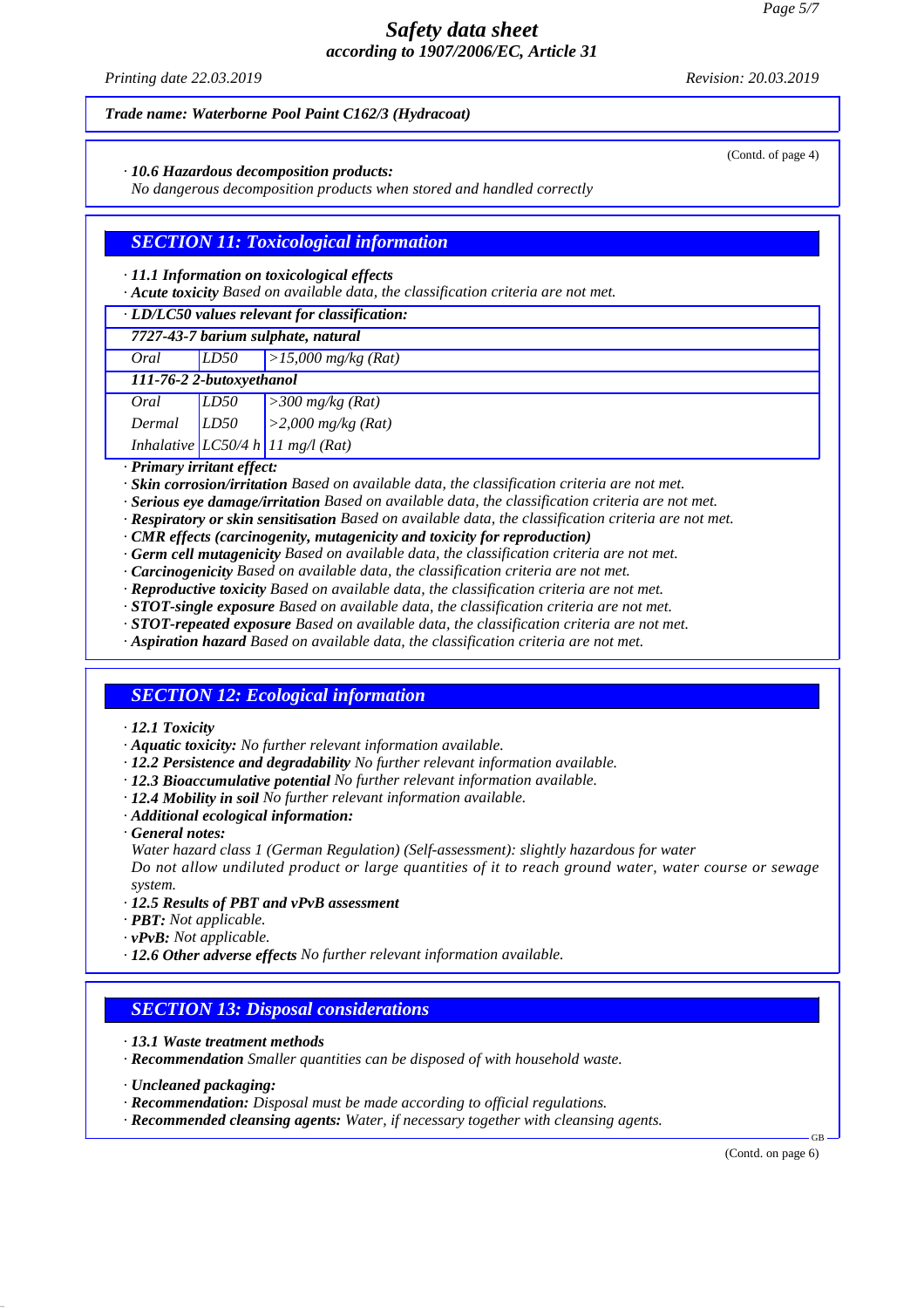*Printing date 22.03.2019 Revision: 20.03.2019*

*Trade name: Waterborne Pool Paint C162/3 (Hydracoat)*

(Contd. of page 5)

| <b>SECTION 14: Transport information</b>                                                  |                 |
|-------------------------------------------------------------------------------------------|-----------------|
| $\cdot$ 14.1 UN-Number<br>· ADR, ADN, IMDG, IATA                                          | Void            |
| $\cdot$ 14.2 UN proper shipping name<br>· ADR, ADN, IMDG, IATA                            | Void            |
| $\cdot$ 14.3 Transport hazard class(es)                                                   |                 |
| · ADR, ADN, IMDG, IATA<br>· Class                                                         | Void            |
| $\cdot$ 14.4 Packing group<br>· ADR, IMDG, IATA                                           | Void            |
| $\cdot$ 14.5 Environmental hazards:<br>$\cdot$ Marine pollutant:                          | No              |
| $\cdot$ 14.6 Special precautions for user                                                 | Not applicable. |
| $\cdot$ 14.7 Transport in bulk according to Annex II of<br><b>Marpol and the IBC Code</b> | Not applicable. |
| · UN "Model Regulation":                                                                  | Void            |

## *SECTION 15: Regulatory information*

*· 15.1 Safety, health and environmental regulations/legislation specific for the substance or mixture*

- *· Directive 2012/18/EU*
- *· Named dangerous substances ANNEX I None of the ingredients is listed.*
- *· National regulations:*

*· Technical instructions (air):*

| <b>Class</b> | Share in % |
|--------------|------------|
| Wasser       | 35.3       |
| NΚ           |            |

*· Waterhazard class: Water hazard class 1 (Self-assessment): slightly hazardous for water.*

*· 15.2 Chemical safety assessment: A Chemical Safety Assessment has not been carried out.*

### *SECTION 16: Other information*

*· Full text of H-Statements referred to under sections 2 and 3:*

*This information is based on our present knowledge. However, this shall not constitute a guarantee for any specific product features and shall not establish a legally valid contractual relationship.*

*H302 Harmful if swallowed. H312 Harmful in contact with skin. H315 Causes skin irritation. H319 Causes serious eye irritation. H332 Harmful if inhaled. · Department issuing SDS: Product safety department: LABORATORY · Contact: Health & Safety Officer · Abbreviations and acronyms: RID: Règlement international concernant le transport des marchandises dangereuses par chemin de fer (Regulations Concerning the International Transport of Dangerous Goods by Rail) ICAO: International Civil Aviation Organisation ADR: Accord européen sur le transport des marchandises dangereuses par Route (European Agreement concerning the International Carriage of Dangerous Goods by Road) IMDG: International Maritime Code for Dangerous Goods IATA: International Air Transport Association*